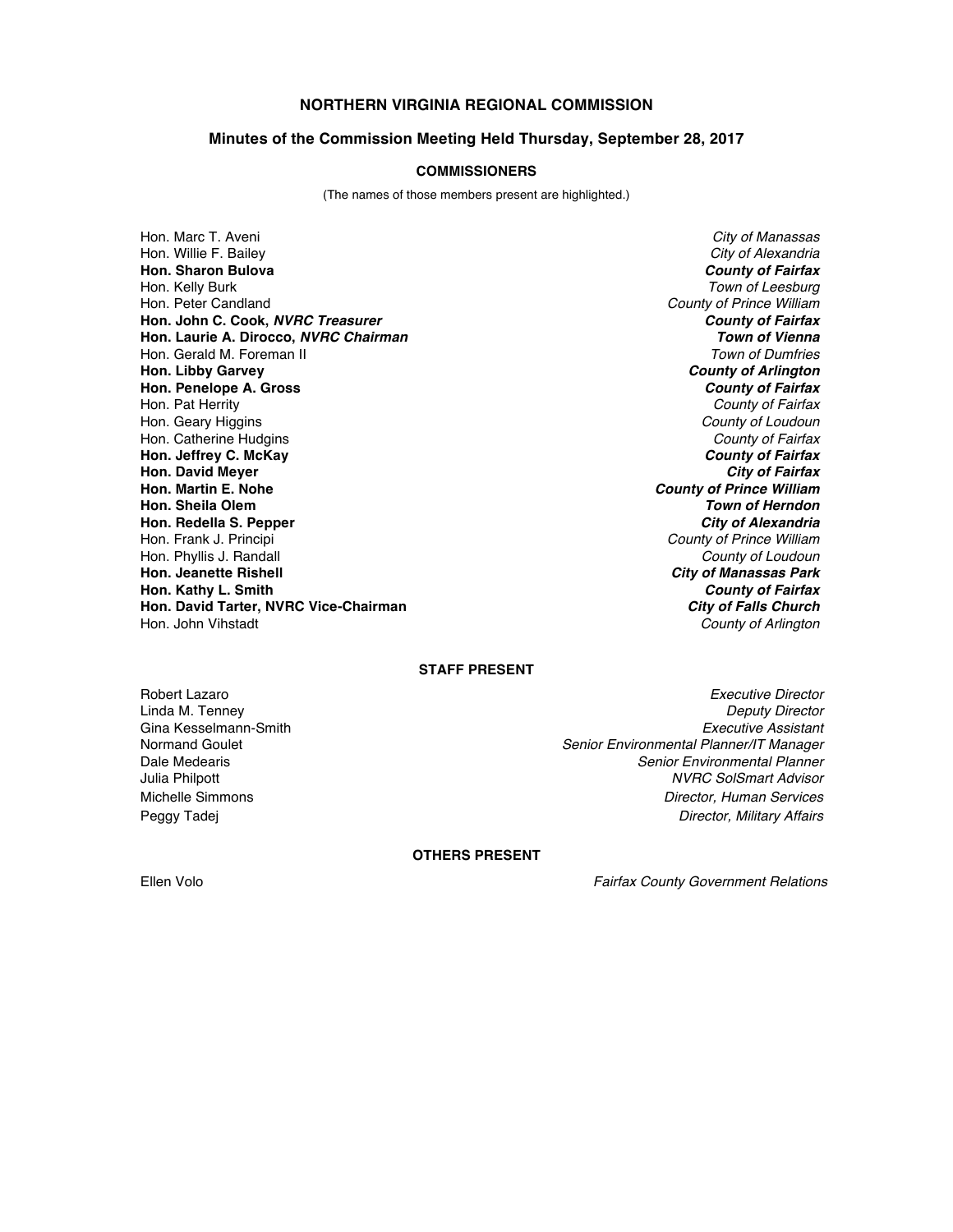Summary Minutes of the Commission September 28, 2017 Page 2

ALLEGIANCE

| CALL TO ORDER |  | Chairman DiRocco called the meeting to order at 7:35 p.m. |  |
|---------------|--|-----------------------------------------------------------|--|
|               |  |                                                           |  |

PLEDGE OF The Pledge of Allegiance was recited by all present.

ROLL CALL The roll was called and all members present or absent were noted for the record.

DISCUSSION AND PRESENTATIONS In May 2011, the Northern Virginia Regional Commission approved development of a Northern Virginia Regional Energy Strategy. The Regional Energy Strategy calls for NVRC to work with the region's localities to:

- $\circ$  To develop regional energy actions that support local and regional energy goals
- o To bring together local energy goals, savings targets and measurement strategies to facilitate common actions
- o Complete energy use and greenhouse gas emission inventories in those localities not having a complete inventory

Opportunities for regional actions include:

- o Establishing a broad based energy efficiency program alliance
- o Providing training and assistance in developing district energy systems
- o Supporting energy-based economic development
- o Coordinating regional participation in utility solar demonstration and other programs
- o Expanding local green business challenges, and more

The Commission received a presentation on NVRC's energy activities and continued activities as outlined in the July 2017 report entitled: Sustainable Energy Planning in Northern Virginia – 2.0.

ACTION ITEMS Commissioner McKay moved approval of the Resolution No. P18-05 – Authorization to accept and subcontract Housing Opportunities for Persons with AIDS (HOPWA) 2017-2018 funds in Suburban Virginia. The motion was seconded by Commissioner Bulova and carried unanimously.

> Background: NVRC received a letter of intent to fund from the DC Dept. of Health/HAHSTA for the 2017 – 2018 grant year with an award of \$2,381,738. Starting in 2018-19, HOPWA formula awards to states and heavily impacted metro areas including Washington, DC will likely decline again as the formula changes to award funds based on living rather than cumulative HIV/AIDS cases.

> Commissioner Gross moved approval of the Resolution No. P18-06 – Authorizing the Executive Director to submit a letter to the National Science Foundation in support of a grant establishing a Cyber Certification program for High School teachers. The motion was seconded by Commissioner Garvey and carried unanimously.

> Background: NVRC through its Military and Community Partnership Committee has established a cyber/cyber-security work group to address the issue of cyber workforce. The workgroup consists of both private and public sector personnel. George Washington University is submitting a grant to the National Science Foundation and the letter requested is to support GWU's application for this grant.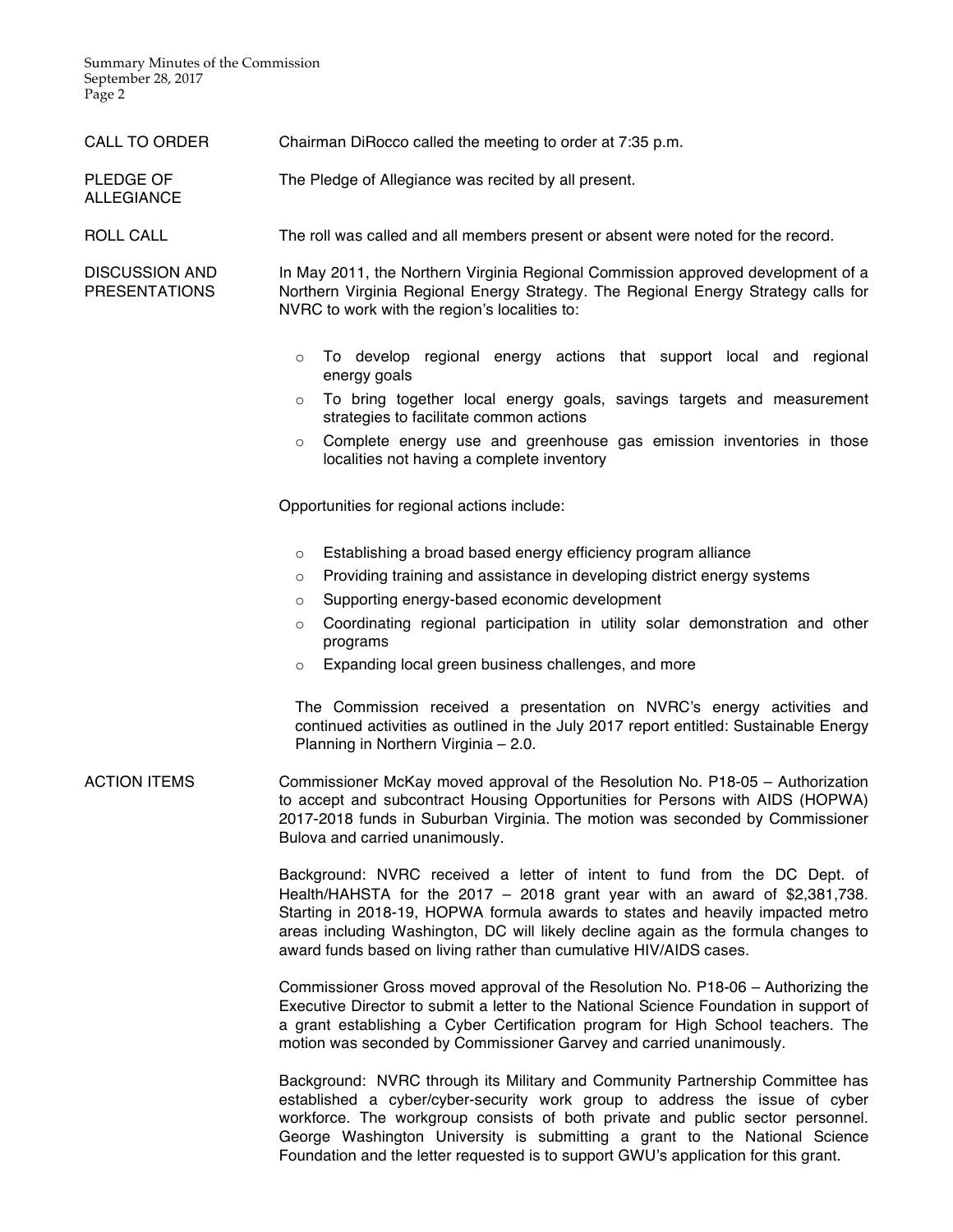Commssioner Olem moved approval of the Resolution No. P18-07 – Making appointments to the Health System Agency for Northern Virginia. The motion was seconded by Commissioner Garvey and carried unanimously.

Background: NVRC appoints several members to the Board of Directors of the Health System Agency for Northern Virginia. It is the recommendation to appoint Tom Fonseca and Adele McClure as representatives to the HSA.

Commissioner Meyer moved approval of the Resolution No. P18-08 – Authorizing the Executive Director to submit a letter to the Virginia Board of Housing and Community Development in support of increased energy efficiency in the building code. The motion was seconded by Commissioner Garvey and carried unanimously.

Background: The Virginia Board of Housing and Community Development is taking up matters related to the energy efficiency. Northern Virginia Regional Commission recommends that the Commonwealth of Virginia adopt all of the provisions of the 2015 International Energy Conservation Code for incorporation into the 2015 Uniform Statewide Building Code. The Commission supported similar efforts in 2012.

## CONSENT AGENDA Commissioner Gross moved approval of the Consent Agenda, consisting of the items outlined below. The motion was seconded by Commissioner Bulova and carried unanimously.

- *Resolution No. P18-09:* Expressing the support of the Northern Virginia Regional Commission for full funding for the Federal Chesapeake Bay Act
- *Resolution No. P18-10:* Setting the meeting calendar of the Northern Virginia Regional Commission for calendar year 2018
- *Resolution No. P18-11:* Letter of Agreement for Clean Water Partner Advertising Services

Mr. Lazaro presented his report to the Commission, which included the financial report for July, August 2017 and the following:

- Plant NoVA Natives
	- o Volunteers from our Plant NoVA Natives campaign planted a native plant garden at the Wolf Trap National Park for Performing Arts in August. Plant NoVA Natives has been invited back to set up a table at several performances to share information about the program.
- Cyber Security Work Group
	- o The Cyber Security Work Group met twice in the month of August.
	- o Specific agenda items include:
		- o Creating a Summer 2018 cyber externship program for public school teachers
		- o Identifying a cadre of qualified cyber experts
		- o Pre-clearance program
		- o Preparing a List of Grants and Scholarships
		- o Creating a clearinghouse for pre-certified Cyber talent
		- o Working with GWU on a Cyber Masters Certification program

EXECUTIVE DIRECTOR'S REPORT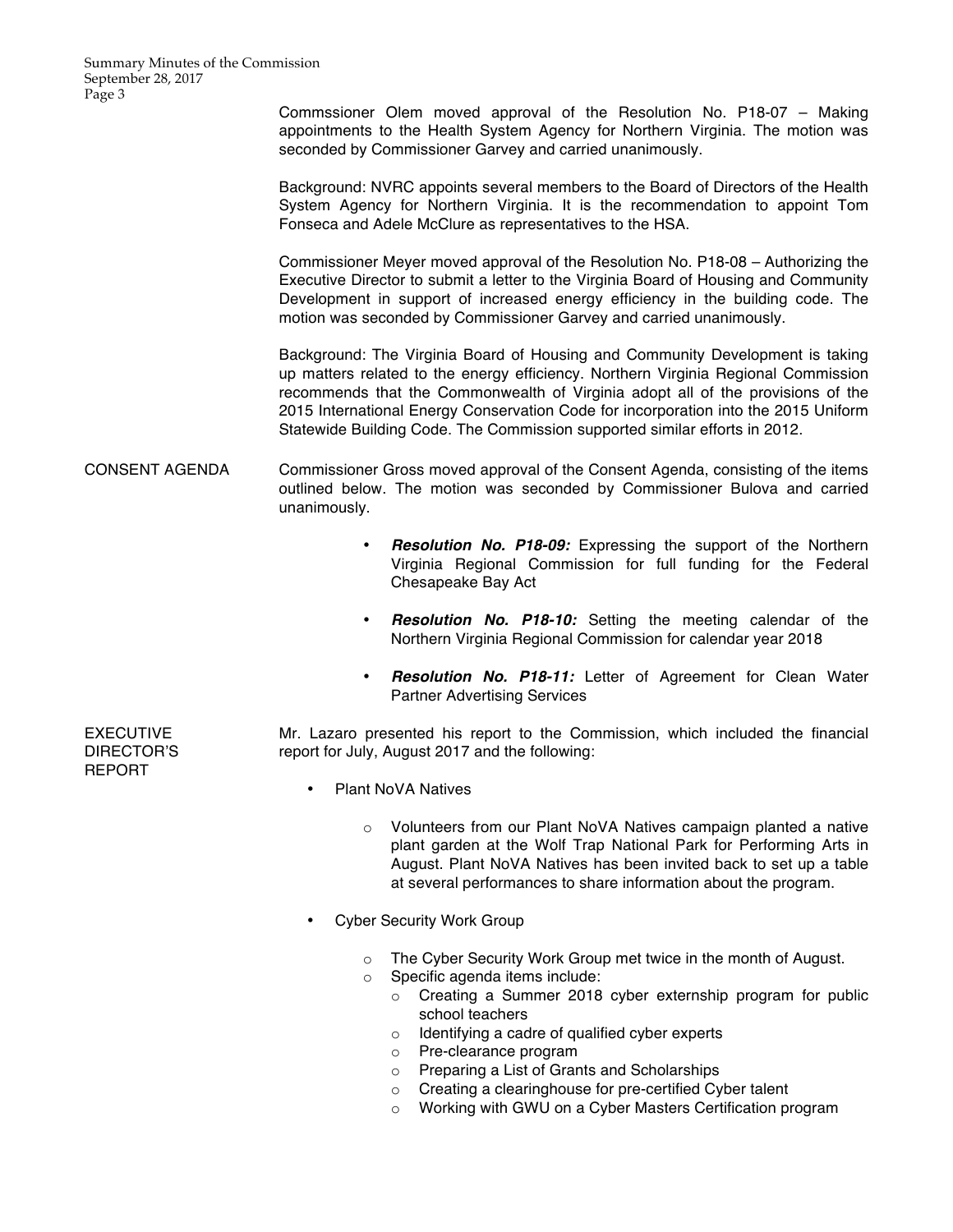- Sharing Knowledge With Other Regions
	- o NVRC was pleased to set up video conference for State officials (DMME & Commerce and Trade) with experts in Germany and German US Embassy to talk about pump storage for abandoned coal mines. The North Rhine/Westphalia region has been studying this for the past three years.
- Solar Eclipse August 21
	- o NVRC staff joined with NVTA, HSNVA and fellow tenants to observe the solar eclipse.
- Solariza NoVA Update
	- o Solarize NoVA has resulted in 178 contracts for new solar installations representing 1.377MW of new solar and in excess of \$4.3 million in contracts utilizing local installers.
	- o Overall Solarize through LEAP has resulted in 2.265 MW of new solar statewide with 322 contracts.
	- o Solarize NoVA represents 55% of the contracts issued through the Solarize campaign.
- Economic Impact of Solarize NoVA
	- o \$4.3 million in contracts for 1.377 MW of solar
	- o 716,555 kWh in energy saved annually due to Home Energy Check Ups and weatherization projects
	- $\circ$  1,801,662 kWh in energy produced annually by new solar arrays
	- o Total energy savings/production: 2,518,217 kWh
	- o Annual Value of Energy Savings/Production: \$277,003.87
- Regional Leaders Summit
	- o NVRC was pleased to co-host the NoVA Elected Leaders Summit with the Northern Virginia Chamber of Commerce along with the Chambers from Alexandria, Arlington, Loudoun and Prince William.
	- o Issues discussed included: Emergency Preparedness; Metro Funding; Highway Construction and Economic Development.
- Joint Base Myer-Henderson Hall Industry Day
	- o Col Patrick Duggan explains Cyber Ecosystems will have all things connected including the region. Industry day featured: Automated Vehicles, Drone Technology, 3D Printer to make innovative tools for the field, 3D Visualization.
- Loudoun Trail Familiarity Tour
	- o NVRC's Debbie Spiliotopoulos and Corey Miles helped lead the effort with staff from Visit Loudoun to put together a trail familiarity tour. Attending were members of the Loudoun BOS, staff and colleagues from the State and Federal governments.
- Southern Fairfax Trail Familiarity Tour
	- o NVRC's Debbie Spiliotopoulos helped coordinate a well attended tour